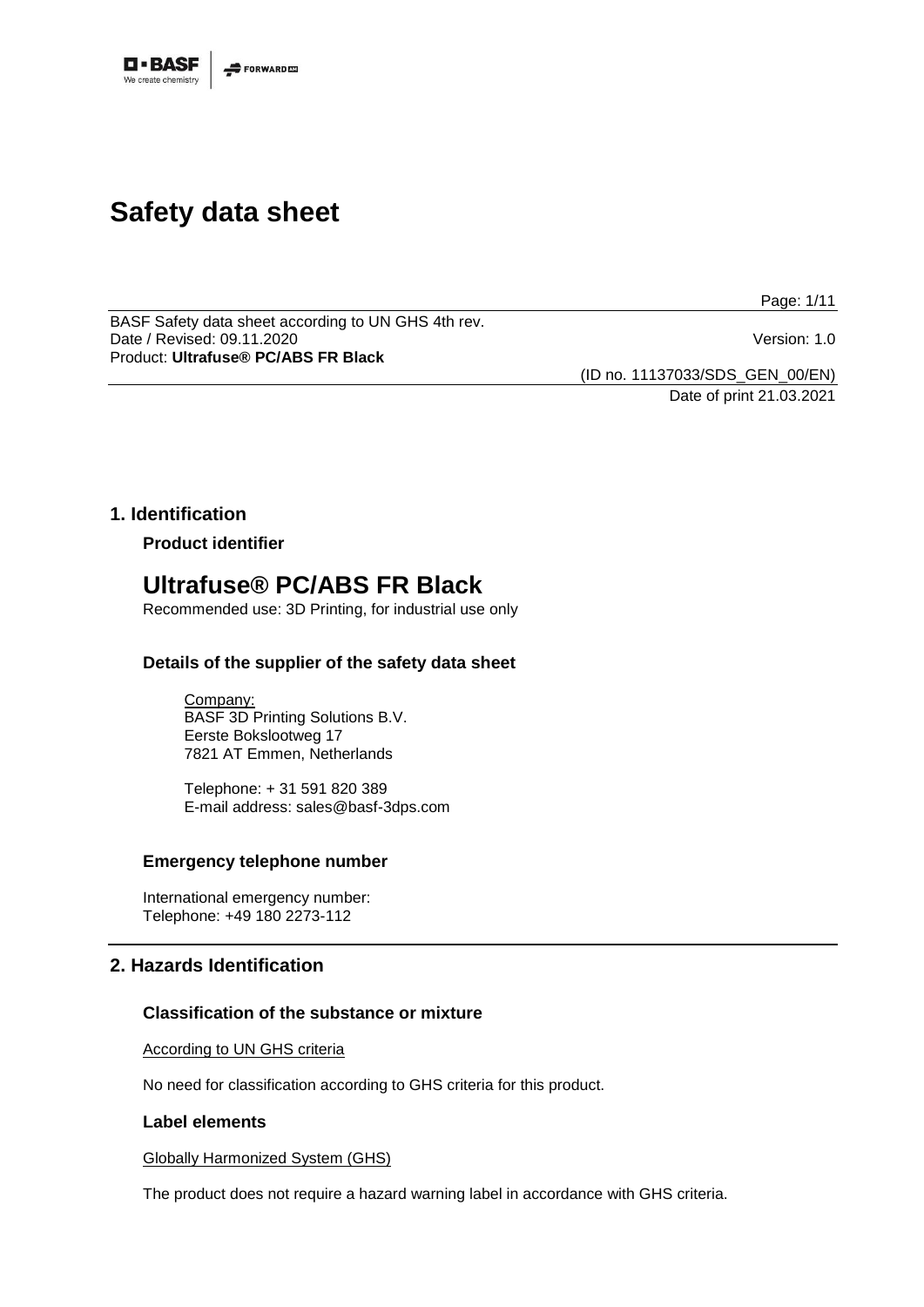Page: 2/11

BASF Safety data sheet according to UN GHS 4th rev. Date / Revised: 09.11.2020 **Version: 1.0** Product: **Ultrafuse® PC/ABS FR Black**

(ID no. 11137033/SDS\_GEN\_00/EN) Date of print 21.03.2021

# **3. Composition/Information on Ingredients**

#### **Substances**

Not applicable

# **Mixtures**

#### Chemical nature

Blend based on: Carbonic dichloride, polymer with 4,4'-(1-methylethylidene)bis[phenol], 4-(1,1 dimethylethyl)phenyl ester (Content (W/W): >= 60 %), 2-Propenenitrile, polymer with 1,3-butadiene and ethenylbenzen (Content (W/W):  $\leq$  25 %), Phosphoric trichloride, reaction products with bisphenol A and phenol (Content (W/W):  $\leq$  15 %)

Hazardous ingredients (GHS) According to UN GHS criteria

No particular hazards known.

# **4. First-Aid Measures**

# **Description of first aid measures**

Remove contaminated clothing.

If inhaled:

Remove the affected individual into fresh air and keep the person calm. If symptoms persist, seek medical advice.

On skin contact:

After contact with skin, wash immediately with plenty of water. If irritation develops, seek medical attention. Skin contact with hot molten substance/product may cause thermal burns. Burns caused by molten material require hospital treatment. Solidified product should not be pulled from the skin.

On contact with eyes: In case of contact with the eyes, rinse immediately for at least 15 minutes with plenty of water. If irritation develops, seek medical attention.

On ingestion: Keep patient calm, remove to fresh air. Immediate medical attention required.

# **Most important symptoms and effects, both acute and delayed**

Symptoms: (Further) symptoms and / or effects are not known so far

Hazards: No hazard is expected under intended use and appropriate handling.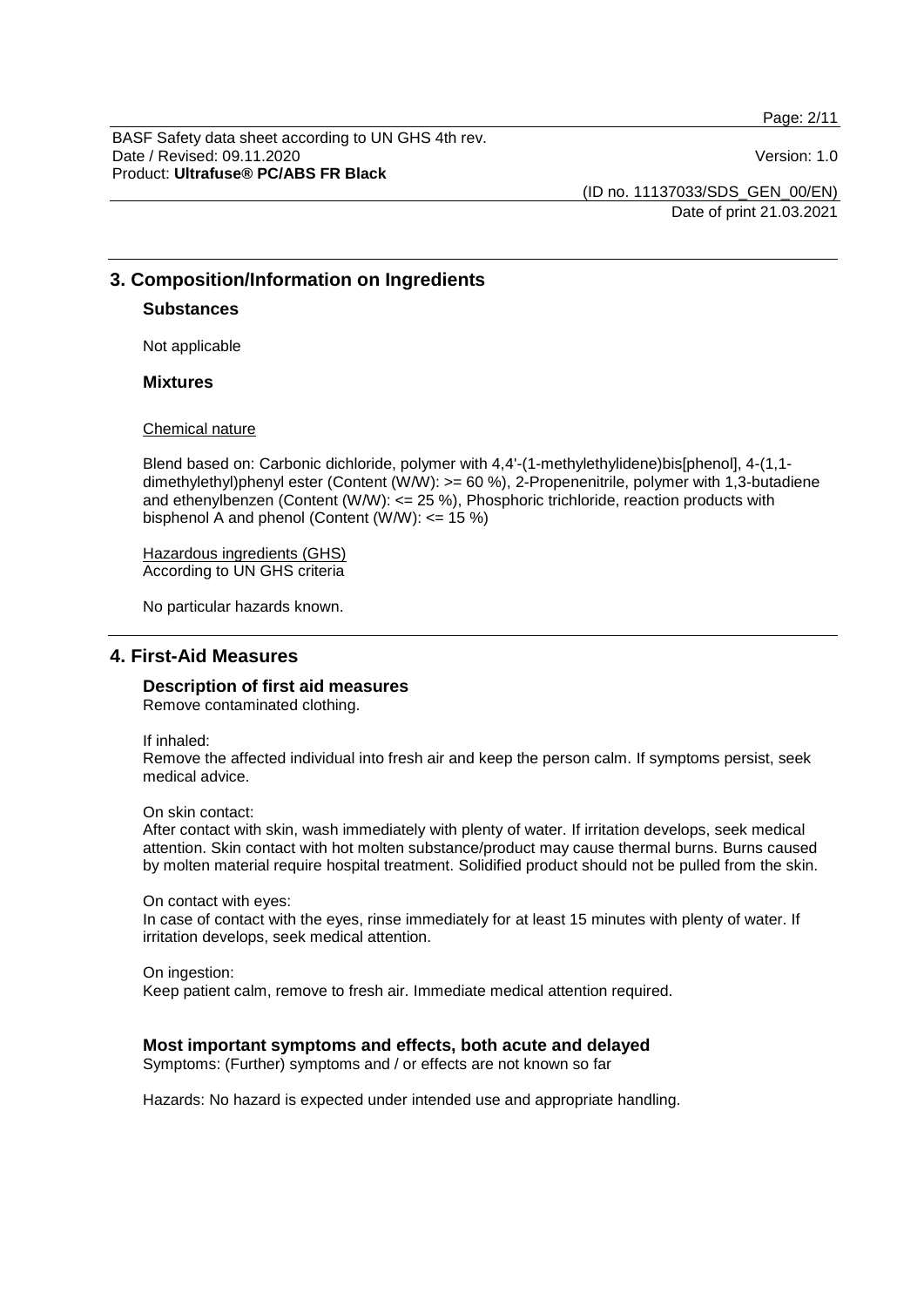Page: 3/11

BASF Safety data sheet according to UN GHS 4th rev. Date / Revised: 09.11.2020 **Version: 1.0** Product: **Ultrafuse® PC/ABS FR Black**

(ID no. 11137033/SDS\_GEN\_00/EN)

Date of print 21.03.2021

#### **Indication of any immediate medical attention and special treatment needed**

Treatment: Treat according to symptoms (decontamination, vital functions), no known specific antidote.

# **5. Fire-Fighting Measures**

#### **Extinguishing media**

Suitable extinguishing media: water spray, foam, dry powder

#### **Special hazards arising from the substance or mixture**

carbon oxides, Phenols The substances/groups of substances mentioned can be released in case of fire.

#### **Advice for fire-fighters**

Special protective equipment: Wear a self-contained breathing apparatus.

Further information: Dispose of fire debris and contaminated extinguishing water in accordance with official regulations.

# **6. Accidental Release Measures**

Avoid dispersal of dust in the air (i.e., clearing dust surfaces with compressed air). Avoid the formation and build-up of dust - danger of dust explosion. Dust in sufficient concentration can result in an explosive mixture in air. Handle to minimize dusting and eliminate open flame and other sources of ignition.

# **Personal precautions, protective equipment and emergency procedures**

Handle in accordance with good industrial hygiene and safety practice.

#### **Environmental precautions**

Discharge into the environment must be avoided.

# **Methods and material for containment and cleaning up**

For small amounts: Sweep/shovel up. For large amounts: Sweep/shovel up. Vacuum up spilled product. Reclaim for processing if possible. Ensure adequate ventilation. Avoid raising dust.

# **7. Handling and Storage**

#### **Precautions for safe handling**

Avoid inhalation of dusts/mists/vapours. Ensure adequate ventilation. Provide suitable exhaust ventilation at the drying process and in the area surrounding the melt outlet of processing machines. Keep away from sources of ignition - No smoking. Take precautionary measures against static discharges. Avoid the formation and deposition of dust.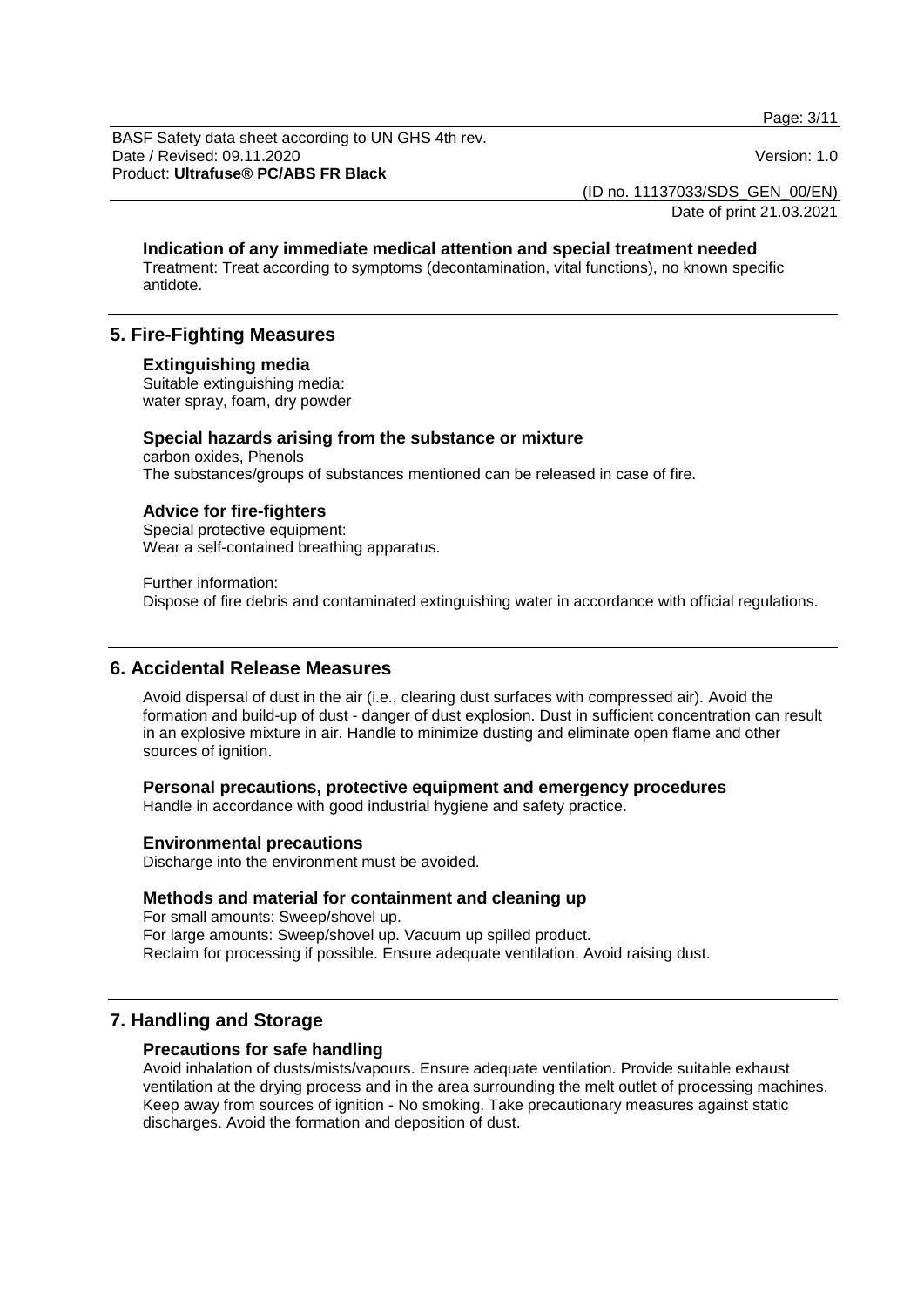Page: 4/11

BASF Safety data sheet according to UN GHS 4th rev. Date / Revised: 09.11.2020 **Version: 1.0** Product: **Ultrafuse® PC/ABS FR Black**

(ID no. 11137033/SDS\_GEN\_00/EN)

Date of print 21.03.2021

Protection against fire and explosion:

The product is not an oxidizer, not self-combustible and not explosive. Avoid dust formation. Dust in sufficient concentration can result in an explosive mixture in air. Handle to minimize dusting and eliminate open flame and other sources of ignition.

# **Conditions for safe storage, including any incompatibilities**

Storage stability: Protect against moisture.

# **8. Exposure Controls/Personal Protection**

#### **Control parameters**

Components with occupational exposure limits

No substance specific occupational exposure limits known.

#### **Exposure controls**

Personal protective equipment

Respiratory protection:

Breathing protection if breathable aerosols/dust are formed. Wear respiratory protection if ventilation is inadequate. Particle filter with medium efficiency for solid and liquid particles (e.g. EN 143 or 149, Type P2 or FFP2)

Hand protection:

Use additional heat protection gloves when handling hot molten masses (EN 407), e.g. of textile or leather.

Eye protection: Safety glasses with side-shields (frame goggles) (e.g. EN 166)

Body protection:

Body protection must be chosen depending on activity and possible exposure, e.g. apron, protecting boots, chemical-protection suit (according to EN 14605 in case of splashes or EN ISO 13982 in case of dust).

General safety and hygiene measures

Wear protective clothing to prevent contact during mechanical processing and/or hot melt conditions. Store work clothing separately. Hands and/or face should be washed before breaks and at the end of the shift.

# **9. Physical and Chemical Properties**

# **Information on basic physical and chemical properties**

Form: filament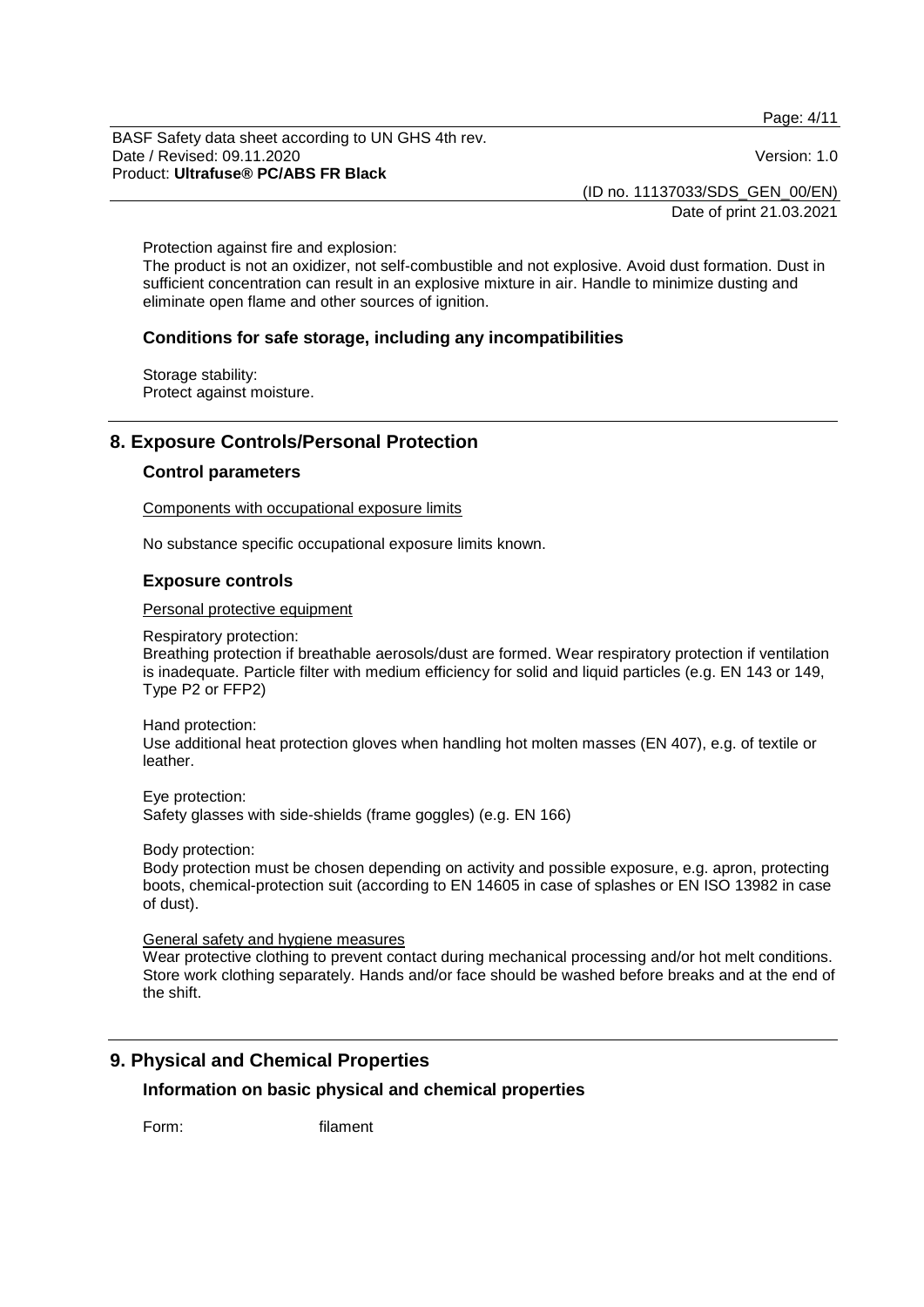Page: 5/11

BASF Safety data sheet according to UN GHS 4th rev. Date / Revised: 09.11.2020 Product: **Ultrafuse® PC/ABS FR Black**

(ID no. 11137033/SDS\_GEN\_00/EN)

Date of print 21.03.2021

| Colour:                                             | black                                                                                  |  |  |  |
|-----------------------------------------------------|----------------------------------------------------------------------------------------|--|--|--|
| Odour:                                              | odourless                                                                              |  |  |  |
| Odour threshold:                                    |                                                                                        |  |  |  |
| pH value:                                           | not applicable                                                                         |  |  |  |
|                                                     | not applicable                                                                         |  |  |  |
| Melting point:                                      |                                                                                        |  |  |  |
|                                                     | The product has not been tested.                                                       |  |  |  |
| Boiling point:                                      |                                                                                        |  |  |  |
| Flash point:                                        | not applicable                                                                         |  |  |  |
|                                                     | not applicable                                                                         |  |  |  |
| Evaporation rate:                                   |                                                                                        |  |  |  |
|                                                     | The product is a non-volatile solid.                                                   |  |  |  |
| Flammability:                                       | Not a flammable solid according to                                                     |  |  |  |
|                                                     | UN transport regulations division 4.1                                                  |  |  |  |
|                                                     | and GHS chapter 2.7.<br>Based on the structure or                                      |  |  |  |
|                                                     | composition there is no indication of                                                  |  |  |  |
|                                                     | flammability                                                                           |  |  |  |
| Lower explosion limit:                              |                                                                                        |  |  |  |
|                                                     | For solids not relevant for                                                            |  |  |  |
|                                                     | classification and labelling.                                                          |  |  |  |
| Upper explosion limit:                              | For solids not relevant for                                                            |  |  |  |
|                                                     | classification and labelling.                                                          |  |  |  |
| Ignition temperature:                               |                                                                                        |  |  |  |
|                                                     | not applicable                                                                         |  |  |  |
| Vapour pressure:                                    |                                                                                        |  |  |  |
|                                                     | not applicable                                                                         |  |  |  |
| Relative vapour density (air):                      | not applicable                                                                         |  |  |  |
| Solubility in water:                                | insoluble                                                                              |  |  |  |
| Partitioning coefficient n-octanol/water (log Kow): |                                                                                        |  |  |  |
|                                                     | not applicable                                                                         |  |  |  |
|                                                     | Thermal decomposition: No decomposition if stored and handled as prescribed/indicated. |  |  |  |
|                                                     | Prolonged thermal loading can result in products of degradation being                  |  |  |  |
| Viscosity, dynamic:                                 | given off.                                                                             |  |  |  |
|                                                     | not applicable                                                                         |  |  |  |
| Fire promoting properties:<br>not fire-propagating  |                                                                                        |  |  |  |

# **Other information**

Other Information: If necessary, information on other physical and chemical parameters is indicated in this section.

# **10. Stability and Reactivity**

**Reactivity**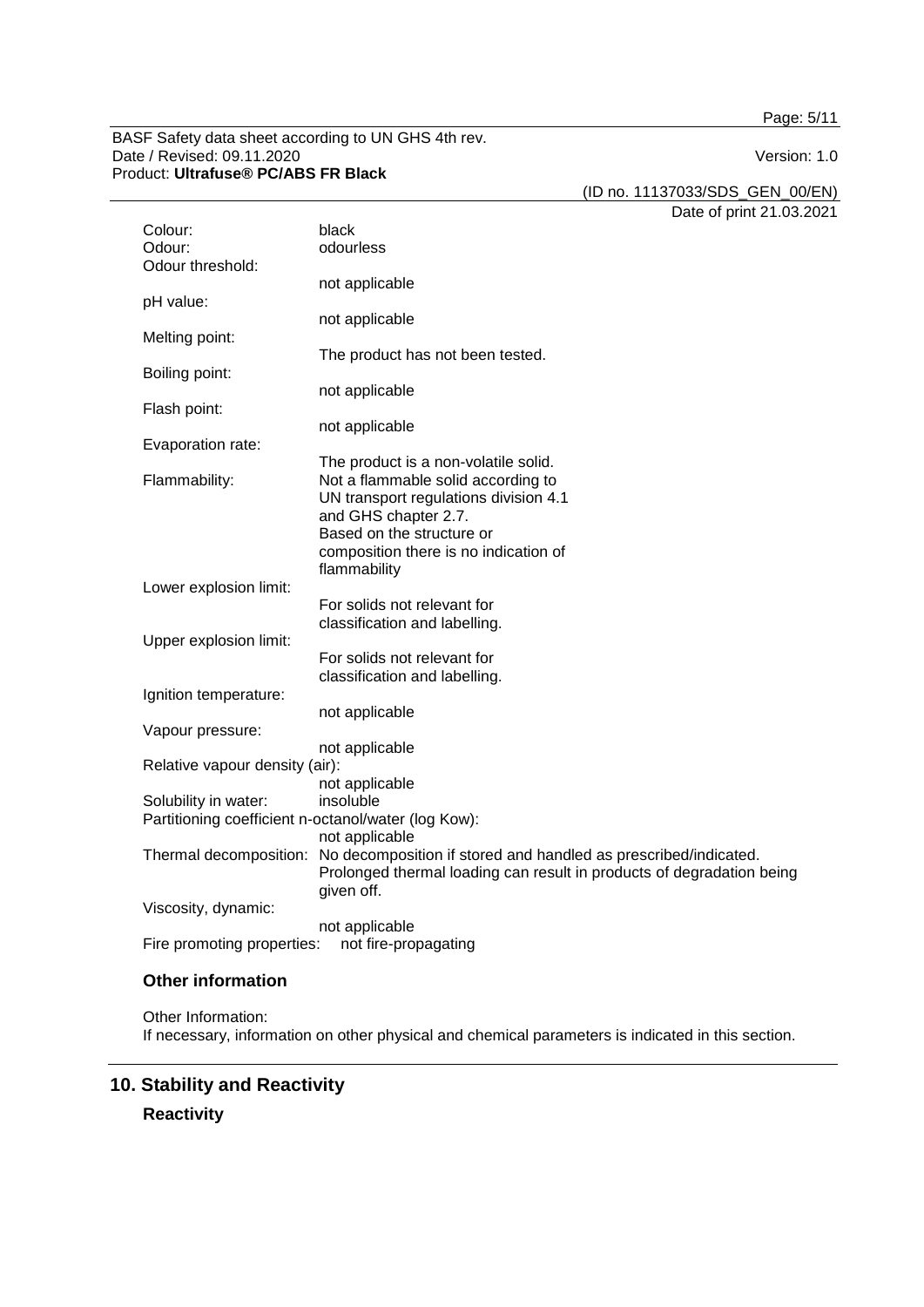Page: 6/11

BASF Safety data sheet according to UN GHS 4th rev. Date / Revised: 09.11.2020 **Version: 1.0** Product: **Ultrafuse® PC/ABS FR Black**

(ID no. 11137033/SDS\_GEN\_00/EN)

Date of print 21.03.2021

No hazardous reactions if stored and handled as prescribed/indicated.

Corrosion to metals: No corrosive effect on metal.

#### **Chemical stability**

The product is stable if stored and handled as prescribed/indicated.

#### **Possibility of hazardous reactions**

No hazardous reactions when stored and handled according to instructions.

#### **Conditions to avoid**

Avoid dust formation. Avoid deposition of dust.

#### **Incompatible materials**

Substances to avoid: oxidizing agents

#### **Hazardous decomposition products**

Thermal decomposition products: Prolonged thermal loading can result in products of degradation being given off.

# **11. Toxicological Information**

# **Information on toxicological effects**

Acute toxicity

Assessment of acute toxicity: Contact with molten product may cause thermal burns.

Experimental/calculated data: (oral):No applicable information available.

(by inhalation):The inhalation of dusts represents a potential acute hazard.

(dermal):No applicable information available.

#### Irritation

Experimental/calculated data: Skin corrosion/irritation: May cause mechanical irritation.

Serious eye damage/irritation: May cause mechanical irritation.

Respiratory/Skin sensitization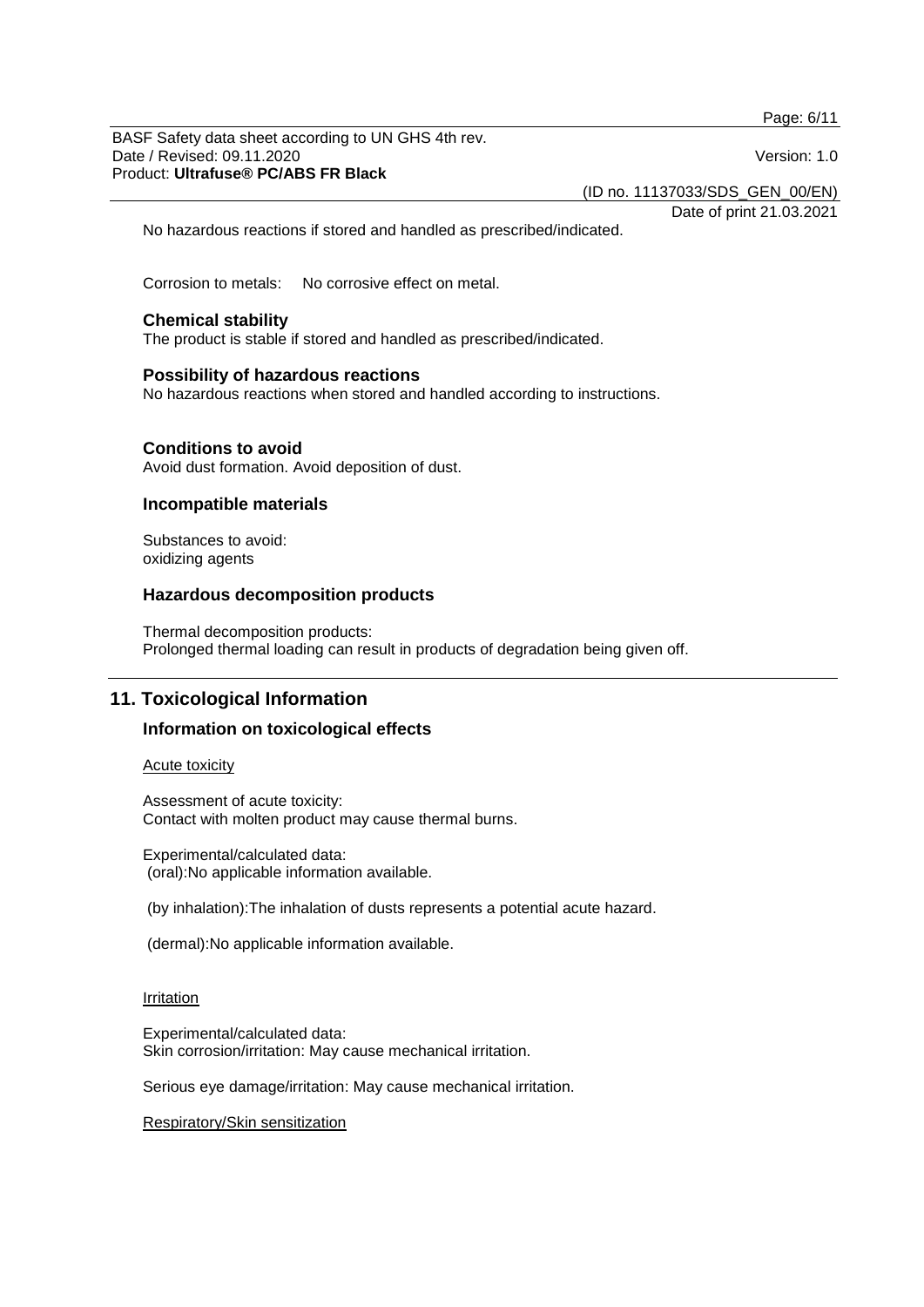Page: 7/11

BASF Safety data sheet according to UN GHS 4th rev. Date / Revised: 09.11.2020 **Version: 1.0** Product: **Ultrafuse® PC/ABS FR Black**

(ID no. 11137033/SDS\_GEN\_00/EN)

Date of print 21.03.2021

#### Assessment of sensitization:

The chemical structure does not suggest a sensitizing effect. The product has not been tested. The statement has been derived from substances/products of a similar structure or composition.

#### Germ cell mutagenicity

#### Assessment of mutagenicity:

The chemical structure does not suggest a specific alert for such an effect. The product has not been tested. The statement has been derived from substances/products of a similar structure or composition.

#### **Carcinogenicity**

#### Assessment of carcinogenicity:

The chemical structure does not suggest a specific alert for such an effect. The product has not been tested. The statement has been derived from substances/products of a similar structure or composition.

#### Reproductive toxicity

#### Assessment of reproduction toxicity:

The chemical structure does not suggest a specific alert for such an effect. The product has not been tested. The statement has been derived from substances/products of a similar structure or composition.

#### Developmental toxicity

#### Assessment of teratogenicity:

The chemical structure does not suggest a specific alert for such an effect. The product has not been tested. The statement has been derived from substances/products of a similar structure or composition.

#### Repeated dose toxicity and Specific target organ toxicity (repeated exposure)

#### Assessment of repeated dose toxicity:

Repeated exposure to the substance by dermal administration leads to effects similar to those found after single exposure. Repeated exposure to the substance by inhalative administration leads to effects similar to those found after single exposure. Repeated exposure to the substance by oral administration leads to effects similar to those found after single exposure. The product has not been tested. The statement has been derived from substances/products of a similar structure or composition.

#### Aspiration hazard

No aspiration hazard expected.

#### Other relevant toxicity information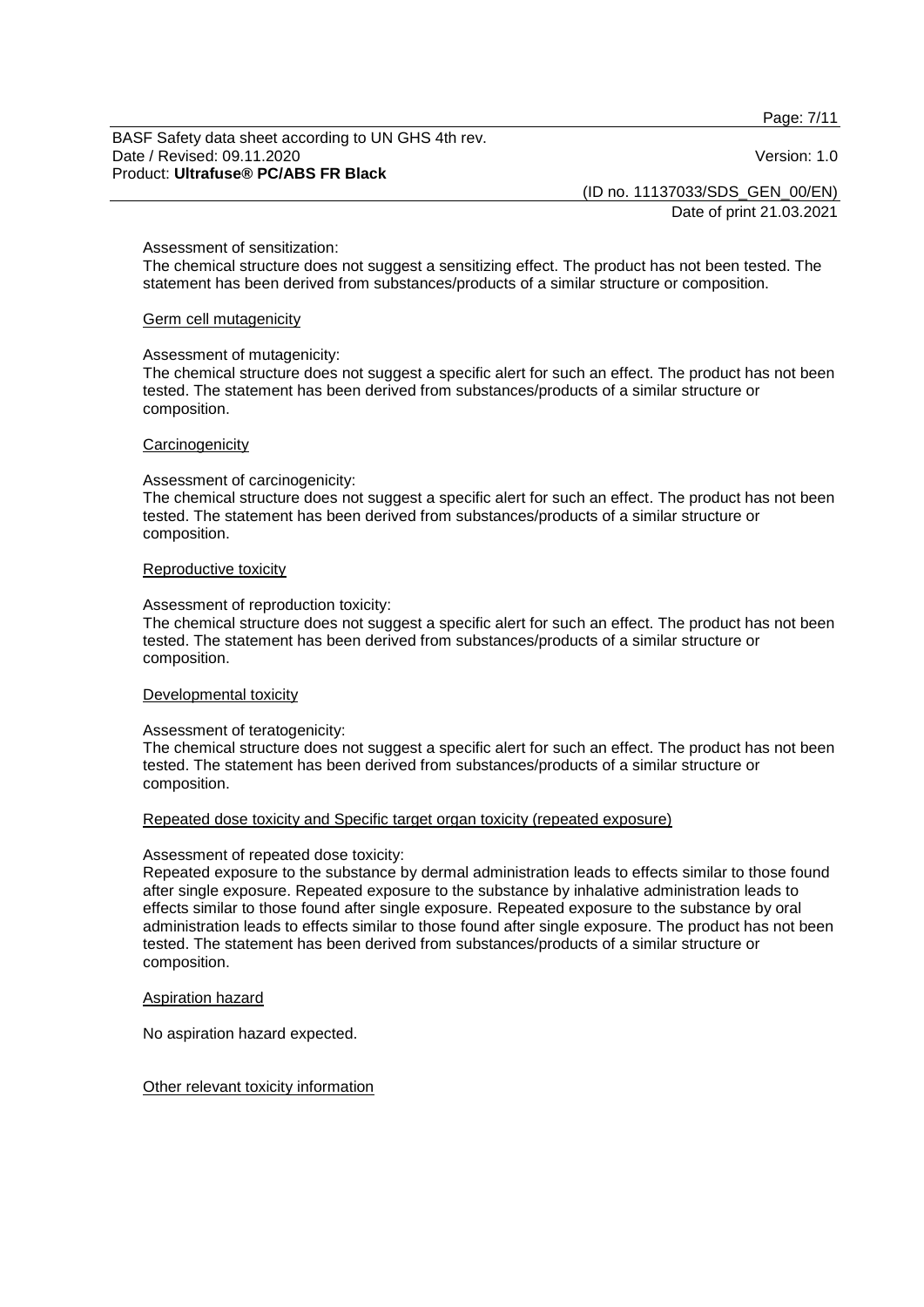Page: 8/11

BASF Safety data sheet according to UN GHS 4th rev. Date / Revised: 09.11.2020 **Version: 1.0** Product: **Ultrafuse® PC/ABS FR Black**

(ID no. 11137033/SDS\_GEN\_00/EN)

Date of print 21.03.2021

The product has not been tested. The statement has been derived from substances/products of a similar structure or composition.

# **12. Ecological Information**

# **Toxicity**

Assessment of aquatic toxicity: There is a high probability that the product is not acutely harmful to aquatic organisms.

# **Persistence and degradability**

Assessment biodegradation and elimination (H2O): Experience shows this product to be inert and non-degradable.

# **Bioaccumulative potential**

Assessment bioaccumulation potential: Accumulation in organisms is not to be expected.

# **Mobility in soil**

Assessment transport between environmental compartments: Adsorption in soil: Adsorption to solid soil phase is expected.

# **Results of PBT and vPvB assessment**

The product does not fulfill the criteria for PBT (Persistent/bioaccumulative/toxic) and vPvB (very persistent/very bioaccumulative).

# **Other adverse effects**

The product does not contain substances that are listed in Regulation (EC) 1005/2009 on substances that deplete the ozone layer.

# **Additional information**

Add. remarks environm. fate & pathway: Due to the consistency of the product, dispersion into the environment is impossible. Therefore no negative effects on the environment may be anticipated based on the present state of knowledge.

# **13. Disposal Considerations**

# **Waste treatment methods**

Dispose of in accordance with national, state and local regulations.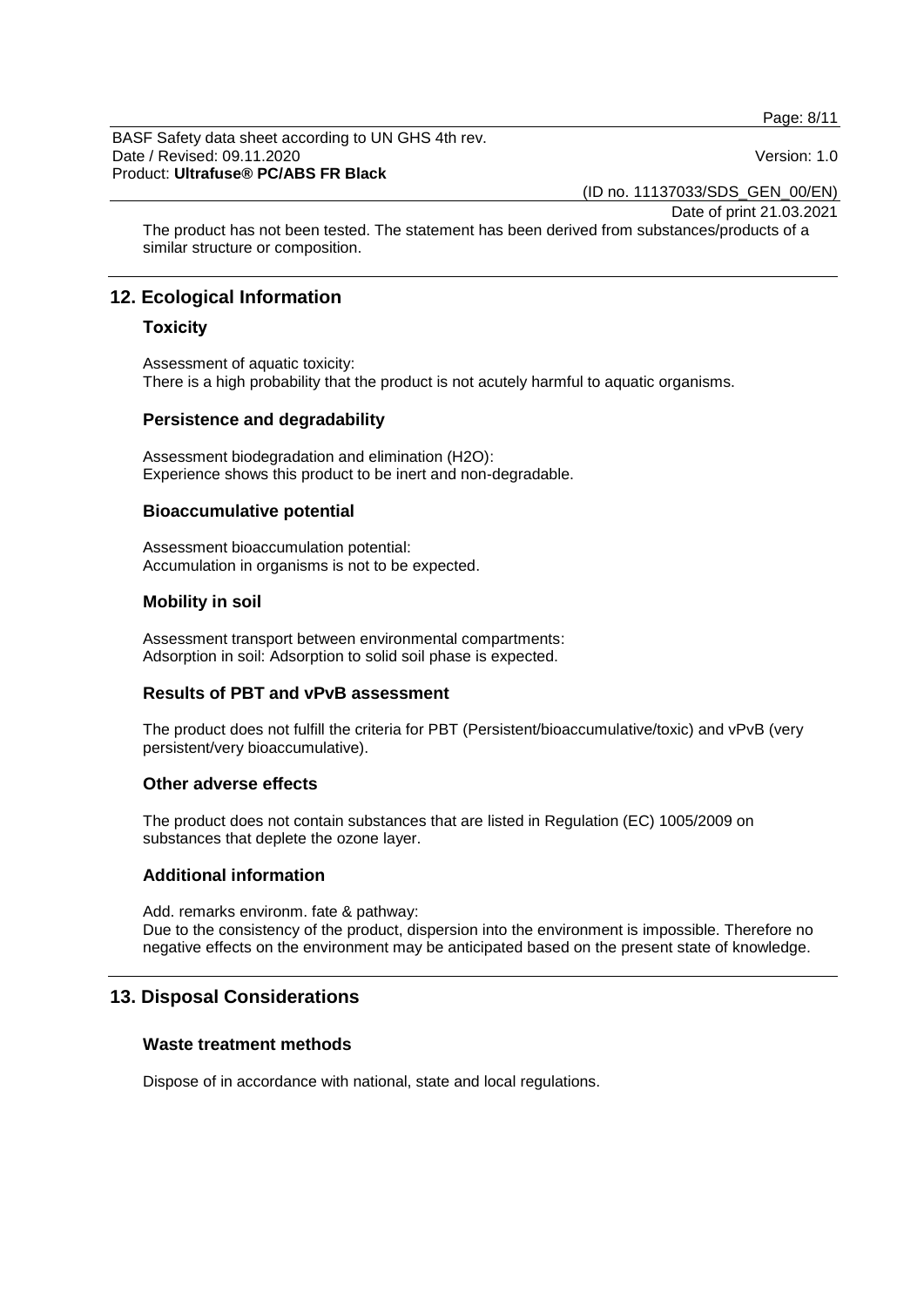Page: 9/11

BASF Safety data sheet according to UN GHS 4th rev. Date / Revised: 09.11.2020 Product: **Ultrafuse® PC/ABS FR Black**

(ID no. 11137033/SDS\_GEN\_00/EN)

Date of print 21.03.2021

Contaminated packaging:

Dispose of in accordance with national, state and local regulations.

# **14. Transport Information**

#### **Land transport**

#### ADR

| UN number:                  | Not classified as a dangerous good under transport regulations |
|-----------------------------|----------------------------------------------------------------|
| UN proper shipping name:    | Not applicable                                                 |
| Transport hazard class(es): | Not applicable                                                 |
| Packing group:              | Not applicable                                                 |
| Environmental hazards:      | Not applicable                                                 |
| Special precautions for     | Not applicable                                                 |
| user                        | None known                                                     |
| <b>RID</b>                  |                                                                |
| UN number:                  | Not classified as a dangerous good under transport regulations |
| UN proper shipping name:    | Not applicable                                                 |
| Transport hazard class(es): | Not applicable                                                 |
| Packing group:              | Not applicable                                                 |
| Environmental hazards:      | Not applicable                                                 |
| Special precautions for     | Not applicable                                                 |
| user                        | None known                                                     |

#### **Inland waterway transport** ADN

|                                            | Not classified as a dangerous good under transport regulations |
|--------------------------------------------|----------------------------------------------------------------|
| UN number:                                 | Not applicable                                                 |
| UN proper shipping name:                   | Not applicable                                                 |
| Transport hazard class(es): Not applicable |                                                                |
| Packing group:                             | Not applicable                                                 |
| Environmental hazards:                     | Not applicable                                                 |
| Special precautions for                    | None known                                                     |
| user:                                      |                                                                |

Transport in inland waterway vessel Not evaluated

# **Sea transport**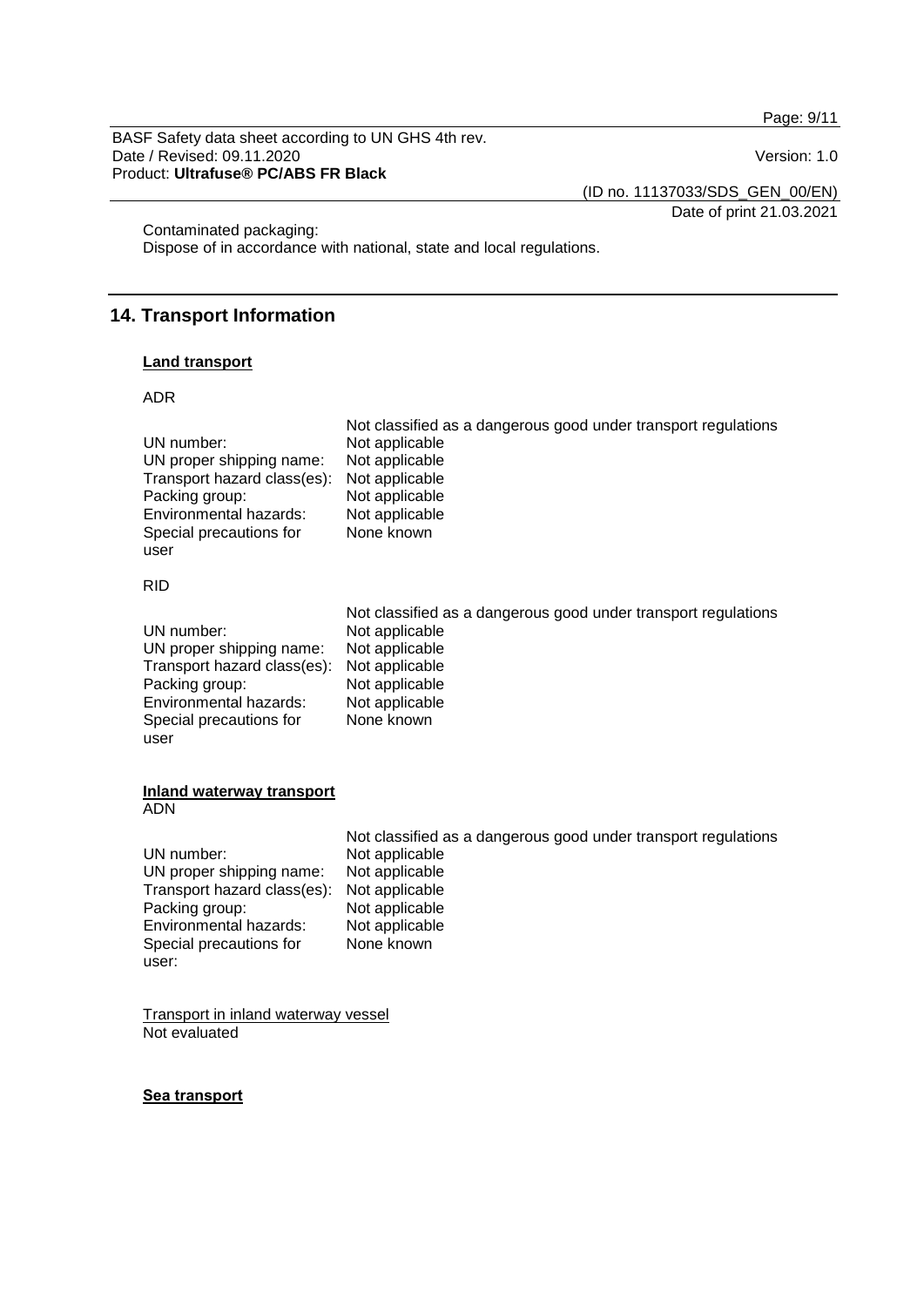Page: 10/11

BASF Safety data sheet according to UN GHS 4th rev. Date / Revised: 09.11.2020 **Version: 1.0** Product: **Ultrafuse® PC/ABS FR Black**

(ID no. 11137033/SDS\_GEN\_00/EN)

Date of print 21.03.2021

#### IMDG

user

Not classified as a dangerous good under transport regulations UN number: Not applicable<br>UN proper shipping name: Not applicable UN proper shipping name: Not applicable<br>Transport hazard class(es): Not applicable Transport hazard class(es): Not applicable Packing group: Not applicable<br>
Environmental hazards: Not applicable Environmental hazards: Special precautions for None known

# **Air transport**

IATA/ICAO

|                                            | Not classified as a dangerous good under transport regulations |
|--------------------------------------------|----------------------------------------------------------------|
| UN number:                                 | Not applicable                                                 |
| UN proper shipping name:                   | Not applicable                                                 |
| Transport hazard class(es): Not applicable |                                                                |
| Packing group:                             | Not applicable                                                 |
| Environmental hazards:                     | Not applicable                                                 |
| Special precautions for                    | None known                                                     |
| user                                       |                                                                |

# **Transport in bulk according to Annex II of MARPOL and the IBC Code**

| Regulation:         | Not evaluated |
|---------------------|---------------|
| Shipment approved:  | Not evaluated |
| Pollution name:     | Not evaluated |
| Pollution category: | Not evaluated |
| Ship Type:          | Not evaluated |

# **15. Regulatory Information**

# **Safety, health and environmental regulations/legislation specific for the substance or mixture**

If other regulatory information applies that is not already provided elsewhere in this safety data sheet, then it is described in this subsection.

# **16. Other Information**

The data contained in this safety data sheet are based on our current knowledge and experience and describe the product only with regard to safety requirements. This safety data sheet is neither a Certificate of Analysis (CoA) nor technical data sheet and shall not be mistaken for a specification agreement. Identified uses in this safety data sheet do neither represent an agreement on the corresponding contractual quality of the substance/mixture nor a contractually designated use. It is the